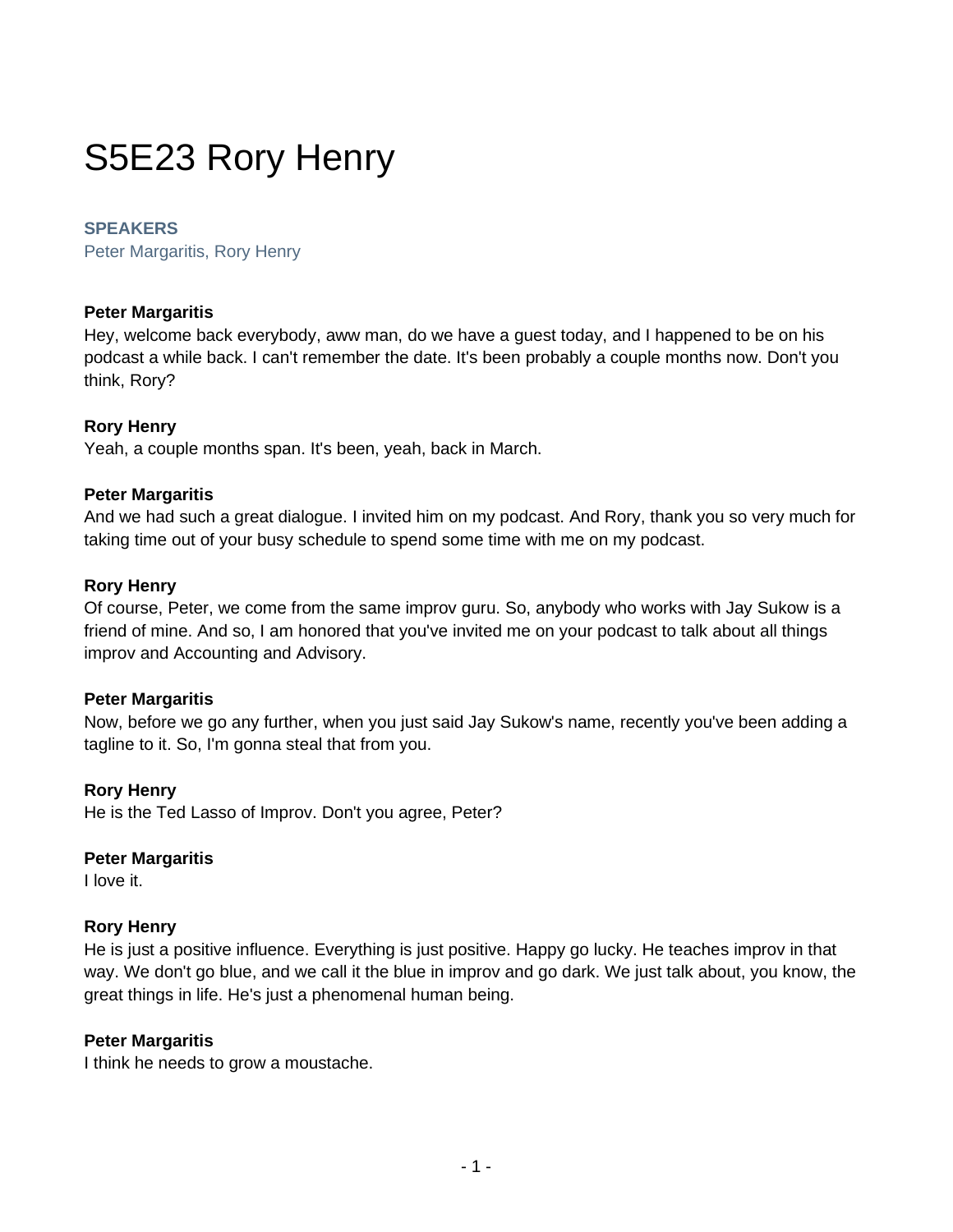I think he does.

## **Peter Margaritis**

I think he needs to grow the mustache. We'll put it out there to him about growing a moustache, so he can be the Ted Lasso of the improv world.

#### **Rory Henry**

Yes.

## **Peter Margaritis**

So, speaking of improv, you said the word accounting, and you're finance accounting guy.

## **Rory Henry**

Yeah.

## **Peter Margaritis**

How did you get involved in improv?

#### **Rory Henry**

Oh my gosh, this is a sad story. I think everybody has those moments in their childhood, where they get extremely embarrassed. And this moment happened to me in the eighth grade. Peter. I was trying out for ASB president, which is Associated Student Body, and I was supposed to give a speech. And I'm preparing for a speech giving them all the things I'm gonna do for the class, and my brother who is a junior in high school at the time, say, "Rory, I got some ideas for you." And just to give you some context, Peter, my brother, I looked up to him. He was you know, Christ like figure in my eyes. And he was a thespian, he was an actor. And he was going out for Jesus in Godspell as a junior at the high school. And to tell you...to kind of give you an idea how talented my brother is at the same high school was to other currently famous people. One is America's father, Milo Ventimiglia. He's on This Is Us. He's been on Heroes, a number of Gilmore Girls, a number of other shows and films. He was a senior in the class going out for the same role Jesus in Godspell, and then the sophomore that class was Mikey Day. He's on that Netflix show Is it Cake. He's also the lead writer on SNL. He plays Don Jr. on SNL. Very talented comedic guy. So, those are the three people going out for the role of Jesus in Godspell. And my brother gets the role. So, unbelievable, right, my brother gets a role. And he goes, Rory, "We're gonna have you go on stage for your eighth grade ASB speech." And he says, "I want you to sing Whitney Houston's, I will always love you." Okay, so what am I... and my brother is also in an 80's cover band. He's a phenomenal singer. He sells out the House of Blues in Southern California. 2000 people. He's the lead singer. It looks like Dee Snider. He wears tights and everything. I said., "You've got to be kidding me." He says, "No, you're gonna do this. The crowds gonna love it." So Peter, I go on stage. And I started singing. (singing) "If I, could stay..." I can't sing a lick. And all of a sudden the kids start booing, and I start crying. Turn red faced. I run off the stage. And for 20 years, Peter, I could not speak in public. Until about six years ago, I took an improv one on one class, the West Side Comedy Theater in Santa Monica. I said, I gotta get over this fear of public speaking. And I took the one on one class, and I was horrible at improv. I'm still not the greatest, but I took the class. I took the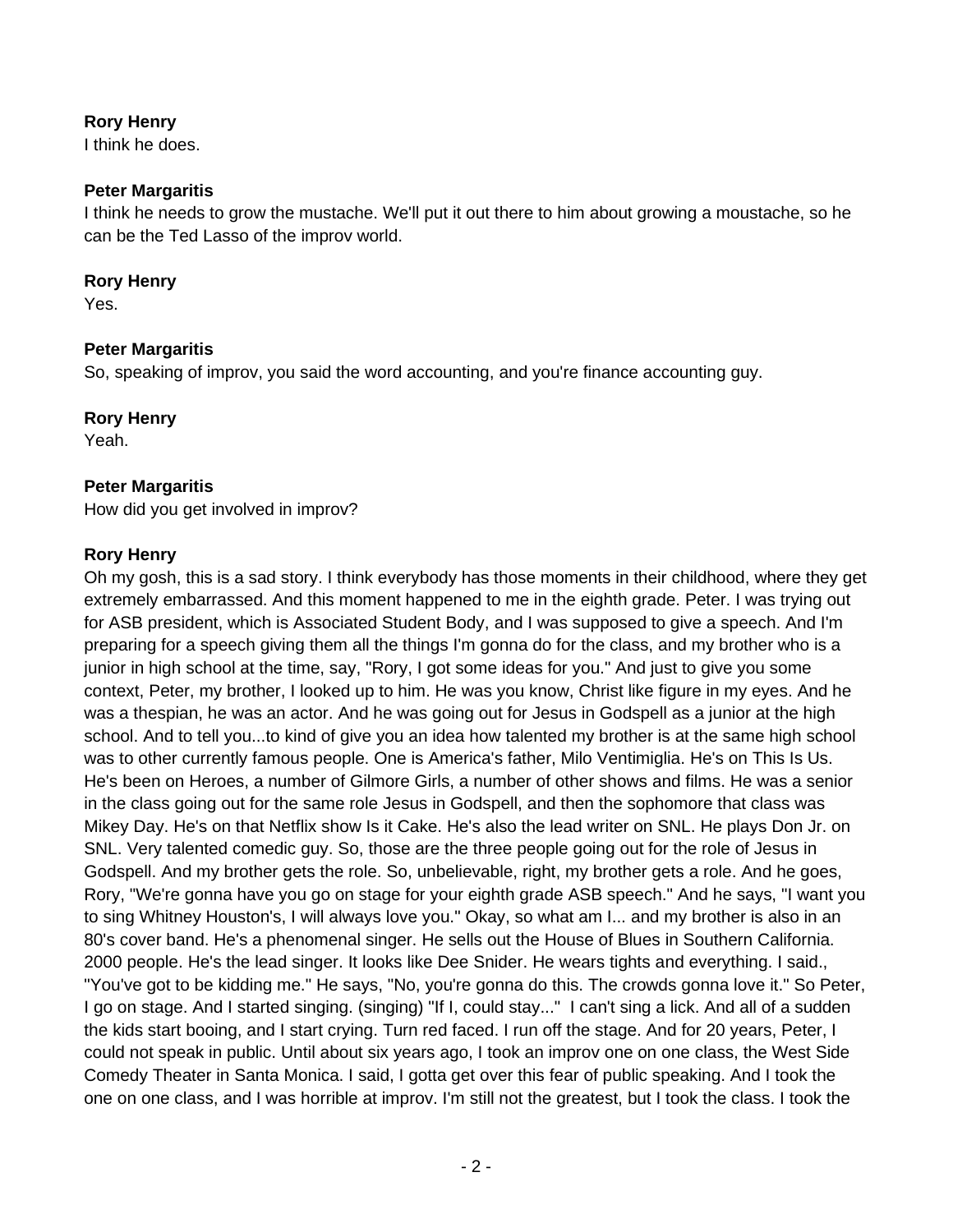six levels in total, and I became an improviser. I perform on stages throughout Los Angeles and I just love it. I think that it is a tremendous tool that you can apply life and business principles to accel as a person.

## **Peter Margaritis**

Wow. I mean, jeez. That is a heck of a story. I have to ask this question. Being an older brother. Did he mean to do that to be mean to you?

## **Rory Henry**

No, he thought that was a great idea. He thought that would be funny. That it would be fun. It'd be lighthearted. The kids will like it. He, Oh, he feels bad to this day. He hears a story. He feels so bad. He is the nicest guy in the world.

## **Peter Margaritis**

Yeah. Yeah.

## **Rory Henry**

He's like a Ted Lasso of a brother. He's just super positive. But he didn't know. He didn't know. You realize that. And he didn't know how much it affected me either until I told the story later on when I started doing improv. And Milo and Mikey who... I went to Saturday Night Live, actually went backstage and it was quite an experience. And Mikey was there. I told Mikey the story. He goes, "No way, man. No way." So yeah, so that's my improv origin story, Peter. Okay, so you forced yourself to become a better professional speaker, a public speaker. Yes.

## **Peter Margaritis**

And you got into something really uncomfortable. Even if you didn't have that you walk into an improv class with all this, you've got this fear, this anxiety that goes on. So, your level of anxiety is tenfold.

## **Rory Henry**

Tenfold.

## **Peter Margaritis**

But what was it that kept you to take six levels? I mean, that's the story right there.

## **Rory Henry**

I'm a glutton for punishment. I think what it is. Peter, I like punishment. I like to punish myself. You know what? No, it's just like anything in life. You're one thing just one step after the other. I have a fear of going to this level two, because you have to start doing characters and stuff like that. I'm a horrible character improviser. I am bad at accents. I can't do an Australian accent. I can't do a British accent. But that's also what makes it fun on stage is trying to do accent being poor at it. So, you know, each level was like okay, I'm gonna stop, wait, no, for my own personal development, I need to push further and push through and continue to do this. And never in a million years, Peter, did I think I would be talking to you on a podcast. That I think I'd have a podcast of my own. I've been fortunate to interview some phenomenal guests. I've had on economist from Vanguard. I've interviewed people from Fortune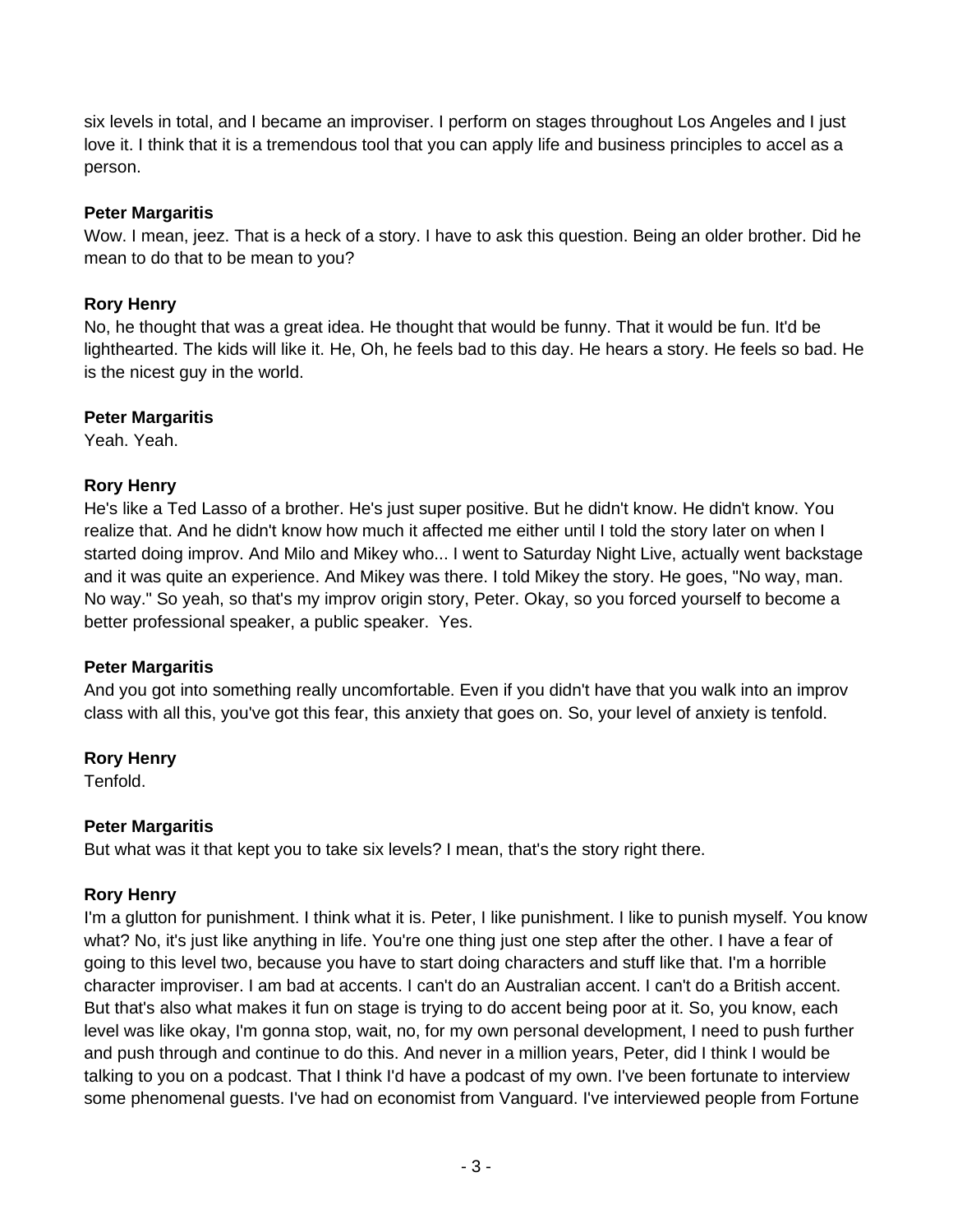magazine to The Wall Street Journal to Forbes. I've interviewed thought leaders and accounting professionals as well as with a wealth manager profession. I'd never thought in a million years I'd have a podcast, and being able to speak with, you know, titans in the professions. And so, I credit all that to taking improv and pushing through those barriers that you don't think you could push through.

## **Peter Margaritis**

Ah, I hear Sukow's voice in my head right now. And this is what, I think this is what Jay would say. You lean into the fear.

## **Rory Henry**

Yeah. I mean, I agree. And I think ... what's that Ted Lasso line, something along lines of like, "Taking on a challenge. It's like riding a horse. If you're comfortable doing it, you're probably not doing it right." You know, so I lean into that fear. Lean into that uncomfortable. What makes you scared? You know, go to that.

## **Peter Margaritis**

So. when you started jump into improv, were you in college? Were you out of college? Were you...

## **Rory Henry**

Yeah, this was my mid 30s. So. this was, yeah, this was 20 years or so.

## **Peter Margaritis**

No. No!

## **Rory Henry**

More than that. It's been 20 years since eighth grade. Yeah. Twenty. I'm 40! I'm forty.

## **Peter Margaritis**

Folks, if you watch the video you think , you'll take one look at go, "Man, he's well kept." I mean. Does not look 40 at all.

## **Rory Henry**

Thank you, Peter. I appreciate it.

## **Peter Margaritis**

So, it was later in life that you decided to get into it. I hear that a lot. Actually. For the most part, I was in grad school trying to be a stand up comic. Wasn't really good at it. But I learned how to speak to accounting audiences. It's like the same thing. It's like crickets. But then somebody took me to an improv class. I had to be around the same age. When I got fell in love with improv, and just saw everything that it's useful for. I wouldn't be here doing what I'm doing. The same thing you said, if it hadn't been for that. So, if someone asks you, what's the one thing you always remember about improv and try to apply it every single day. And I know this is a tough question.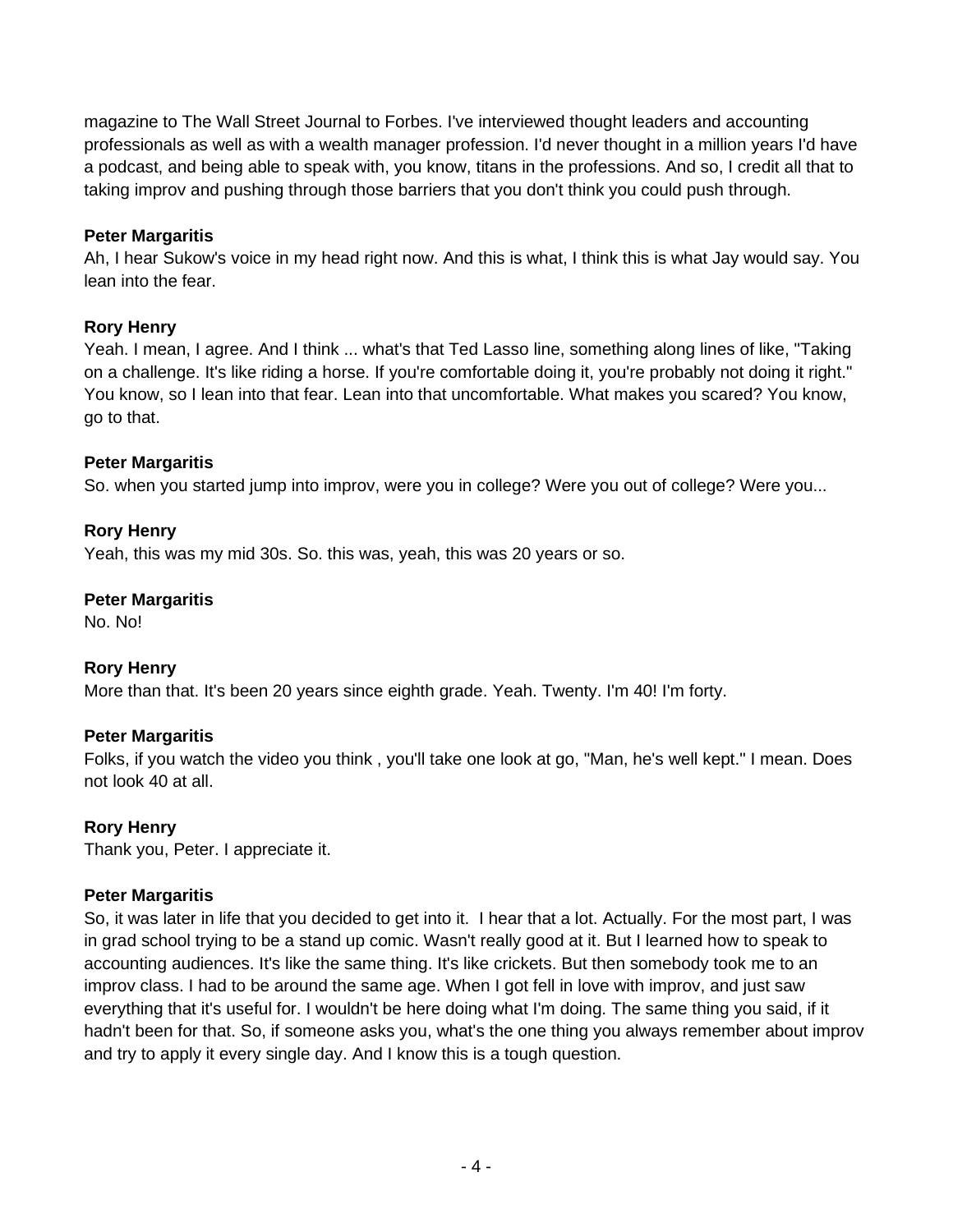Yeah. There's so many good. There's so many good. There's so much meat there. Oh my gosh, I think active listening with..

#### **Peter Margaritis**

What'd you say?

#### **Rory Henry**

This act.... active of listening, and dropping that ego, Peter, and not having an agenda and really listening to the last words that are said. I would have problems going on stage because I would have an agenda. I would have a whole scene played out in my head. And I would go on stage and my partner or teammate would look at me like a deer in headlights. So, we apply this to, we have a family office here. I'm a director at Arrowroot Family Office. We advise clients through holistic Wealth Management Services, family office service services. We have a program that's educating accountants, CPAs out there and how to adopt our family office model. Holistic Wealth Management future facing advice. And I always tell people, we're working with firms out there CPAs that are actively listening is huge, because you really can find out what a person's wants and needs are. And you should be speaking 10% of time, maybe 15% time. It's asking those questions to finding out where they are. I'm a big believer in the Platinum Rule. And there's the Golden Rule, Do unto others as you would want done unto you. I'm a big believer in the Platinum Rule, Do you want to others as they would want done to them. So, getting someone's to where they want to be. You know, I read a great book. This is the other thing that changed my life is a book by Mark Goulston. He's a UCLA psychologist, and it's called Real Influence. He talks about getting to someone's they're there, and it's really empathy. And improv is really empathy in the end. You're trying to put yourself in someone else's shoes. So, it's finding out where they are in life, finding out where they want to be, and then helping them get to where they want to be. And that's real, real influence. And we try to apply that into our practice and how we deal with our accounting firms and how we deal with our clients is find out really where they want to be. Do that investigation. And, and you can provide proper advice to set them up for success.

#### **Peter Margaritis**

That's key. Active listening. I think it's Alan Alda is quoted on this, "Listening is the willingness to change." Yes, real listening is the willingness to change. If you're not willing to change then all you're having a dueling monologue, and we've seen it played out every day.

#### **Rory Henry**

I agree. There's two talking heads, right?

## **Peter Margaritis**

Yeah. Because of the ego.

#### **Rory Henry**

Yes.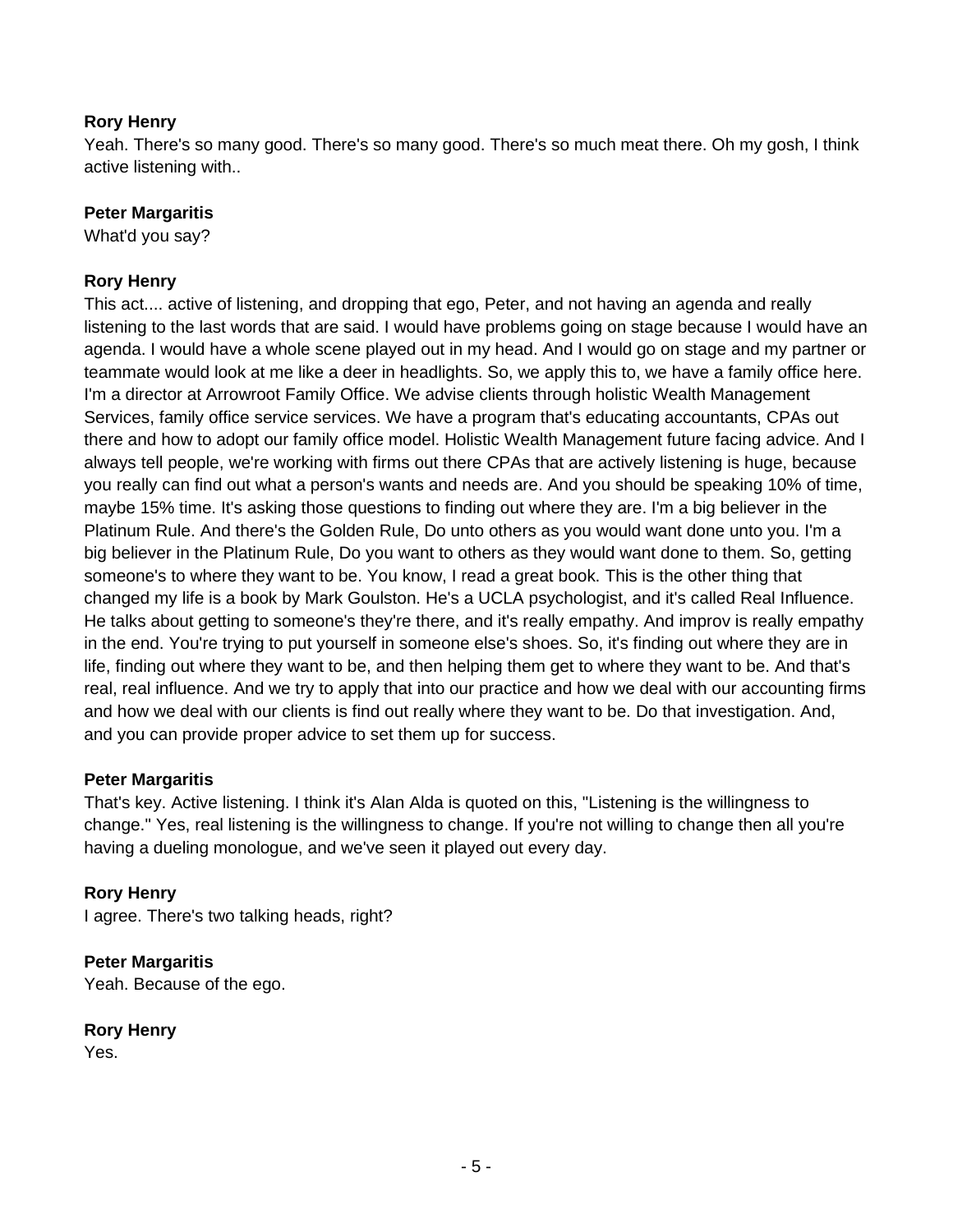## **Peter Margaritis**

Because of the agenda. Because of conscious and unconscious biases? And it is really hard to put those aside, but and... excuse me that's another dollar that goes into the jar. And if you can do that, it's amazing what you can learn about the other person.

#### **Rory Henry**

Yes.

## **Peter Margaritis**

It's amazing. I don't know if this happen to you, it probably does, people who I know will just come up to me start telling me stuff. And when they're done, I don't know why I told you that. Well, I know you want to know me, you know I'm a good listener. I'm not going to eruption you. I'm gonna let you go and talk, and then chime in and talk and then chime in, but not carry an agenda or flag or whatever and just be an authentic listener. And then active listener.

#### **Rory Henry**

Be an active listener.

#### **Peter Margaritis**

You get the same thing from your clients? You get same thing from people around you?

#### **Rory Henry**

Yeah, I totally agree. And I totally agree. And I think really, we're true influence happens is people just want to be heard. They want to be understood. And so, if you can listen to somebody with no biases, no ego, and have them feel understood. It's Maya Angelou's famous quote, right? "People don't care how much you know, it's how much you care," right? So, I think that active listening goes far in life. And not just in business in life, in making people feel understood, listened to and then from there, you can provide some type of feedback or add to give a 'yes, and...' to a conversation. But coming in and providing maybe unsolicited advice is never the smart thing to do. Listen, first actively listen first.

#### **Peter Margaritis**

If we could only get 10% of the population, and we'll just say the United States, to become better active listeners maybe it would catch on. I think this is the one thing that I think it becomes frustrating for us, because we are such good active listeners, and we can tell when someone is not listening. We can tell whether we are on Zoom calls because of face to face or whatever, we can tell that they're not engaged in the conversation, whatever be the reason and because the body language,

#### **Rory Henry**

Yes.

#### **Peter Margaritis**

And being, you know, an improviser sees a lot more than other people see.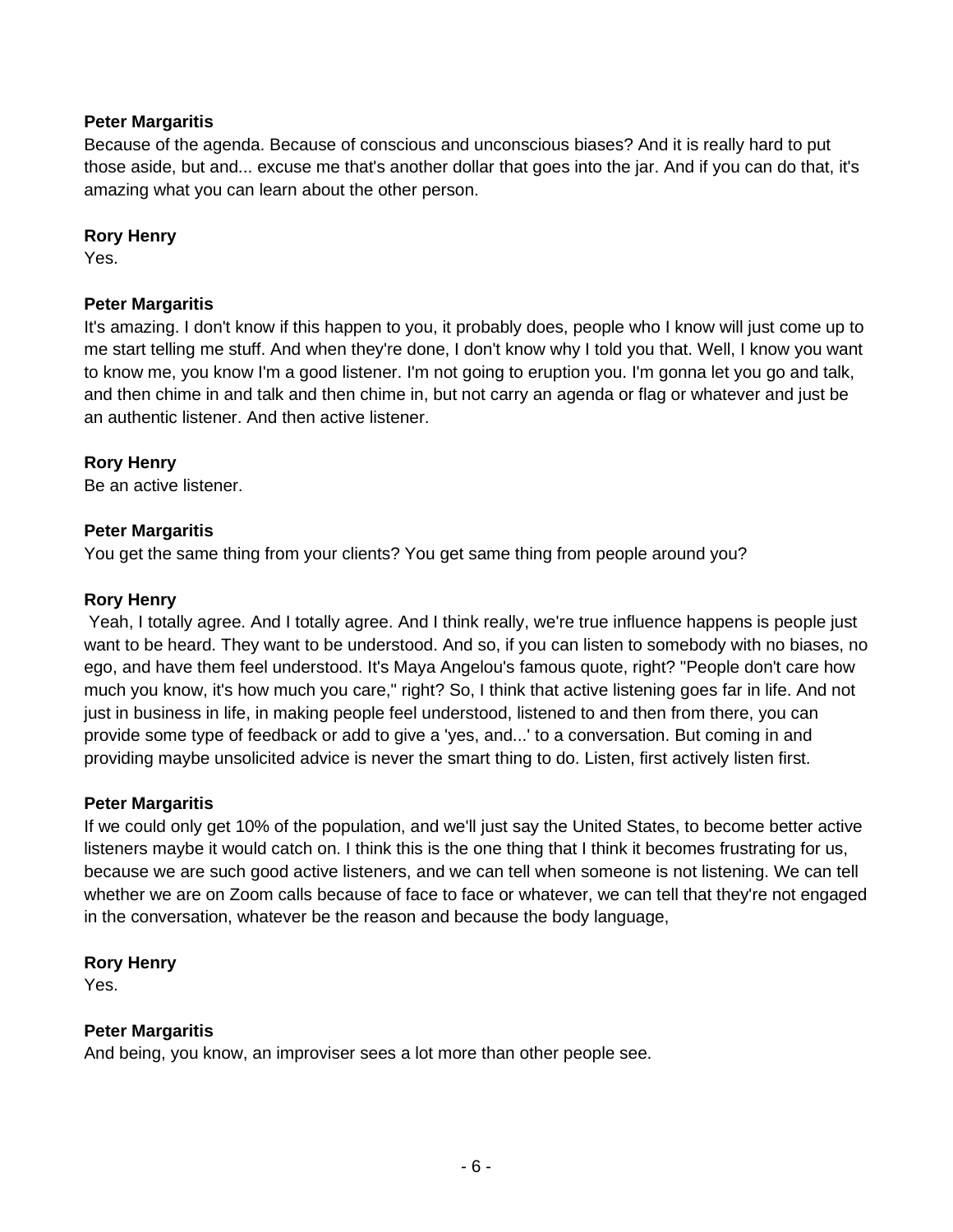Yes,

#### **Peter Margaritis**

I believe wholeheartedly that we see things that, and experiences that, other people may be too tunnel vision to see and we'll see all this stuff.

## **Rory Henry**

Yeah. So, in improv we have a backline where that's the improvisers along the wall and they're not part of the scene. And you can see when an improviser has a good idea or wants to interject and they have they'll, they'll lean forward that body language lean forward. Or when you're in a scene with a teammate or a partner, you can see their body language, they'll be attentively leaning, I'm literally leaning forward into the screen to Peter right now, because of actively listening and giving them the next best idea. You can tell when something's not hitting with someone, they'll pullback back. And that's in life in any conversation, right? So, that body language is are you, is someone coming in and meeting you? Is it moving forward or are they moving backwards in a way?

#### **Peter Margaritis**

You know, I never thought about this until I got to improv, and more started learning more about it. I started seeing that stuff. I started learning more about other people's body language.

#### **Rory Henry**

Yeah.

## **Peter Margaritis**

And I can tell when they're nervous. I can tell when they're confident. I can tell when, ut oh, they're confused right now. I could tell when they want to leave.

#### **Rory Henry**

Yeah.

#### **Peter Margaritis**

Get the heck out and someone would...

## **Rory Henry**

Their feet are halfway out the door.

#### **Peter Margaritis**

Absolutely. I mean, their feet are pointed one way or the other, and not pointed at you. Do a little body language. Just looked down real quick. Check out the feet. And if they're like this, they wouldn't, they don't care. They just want to run.

#### **Rory Henry**

Yes.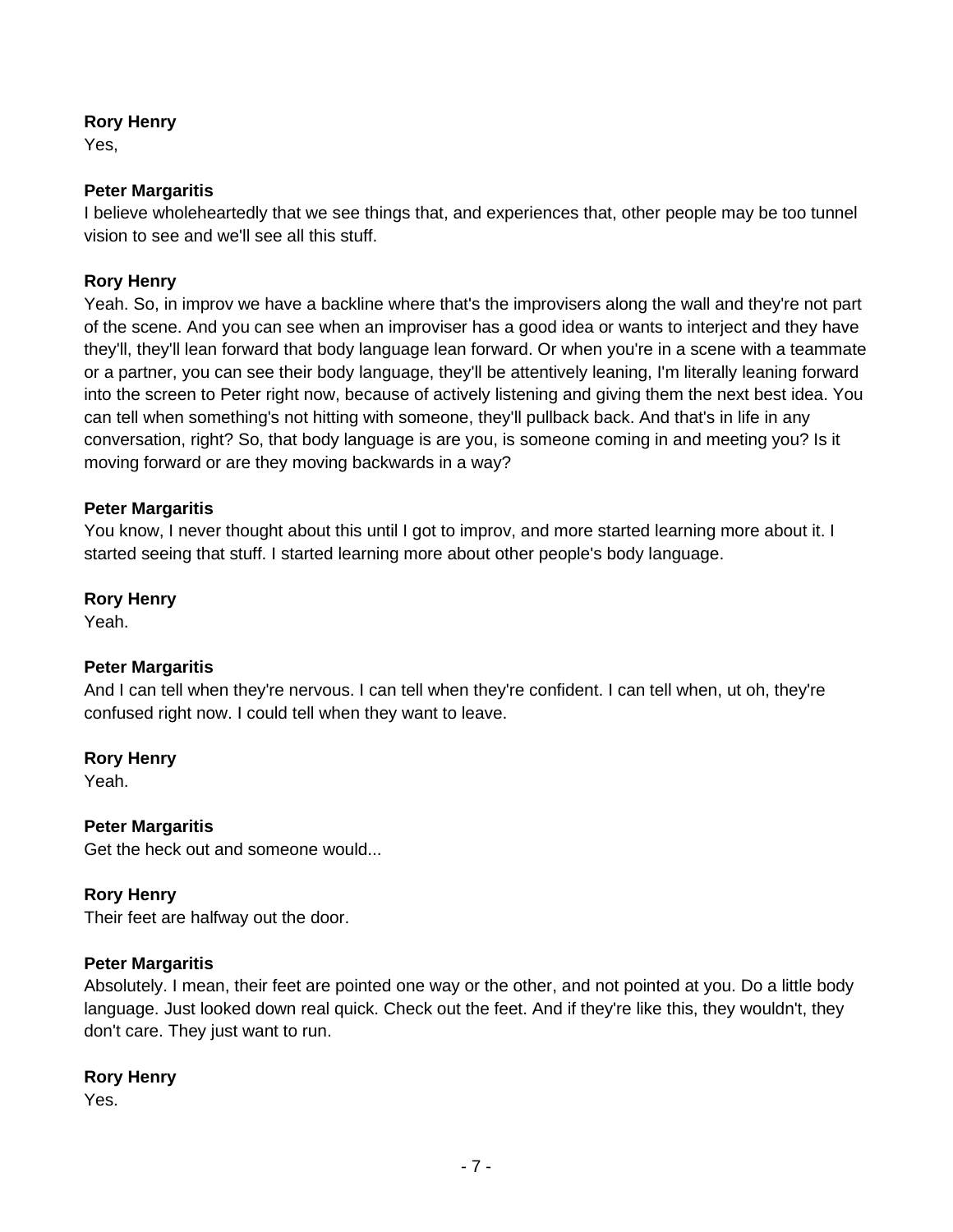## **Peter Margaritis**

And those skills come in play in our world of business. I mean, it's the edge up that we have.

#### **Rory Henry**

Yeah.

#### **Peter Margaritis**

And it sets our businesses apart from others. You gotta, how long have you been in this business?

#### **Rory Henry**

I mean, I've been doing a tax accounting for 15 years. Wealth management's been a recent endeavor of mine. I fell in love with this family office in this model and began to provide clients with holistic advice. So, not just tax accounting, or financial planning or insurance planning, estate planning, but really being able to look at their full picture. And I'm a big believer in technology, Peter. I love technology. I love innovation. I love new ways of thinking that's probably why I like improv because I get to come up with new ways of thinking. So, I really, I love helping out clients, looking at their situation in a holistic viewpoint. And then being able to provide the right advice, pulling the different levers and the different services we can provide to families and clients, and then setting them up for success in the future. I love to talk about this, because this is something I'm currently passionate about, Peter. We have a program that is promoting diversity, equity inclusion through financial literacy. We believe that providing financial literacy to the next generation is vitally important to our society. We are doing these kids a disservice by not educating them on the foundations of finance. Seven states only, Peter, only seven require personal finance courses to graduate. We don't talk about finance. I mean, I don't you may have, Peter, because you're a great guy, but do you talk to your kids or the next generation about financial topics, like the rule of 72 or compound interest?

#### **Peter Margaritis**

I tried to. I tried to work with my son, but then again, I'm Dad.

#### **Rory Henry**

Yeah.

#### **Peter Margaritis**

So, as a member of the Ohio Society of CPAs, when we had the foundation, and we really...that was part of our focus. And that was the reason why I joined the foundation and society, because financial literacy issues. Because, yeah, I agree 2,000% with what you're saying.

#### **Rory Henry**

Yeah. I mean, it's been taboo. We haven't talked about this in the home. And kids who have financial illiterate parents or role models that they don't they're set behind. So. we gotta do a better job of providing kids with the foundation of financial literacy, so we can set them up for success in the future. So, we have teamed up with technologies to help kids learn about financial literacy in an interesting and fun way. I had Tanya Van Court on my podcast. She has an app called Goalsetter. And she's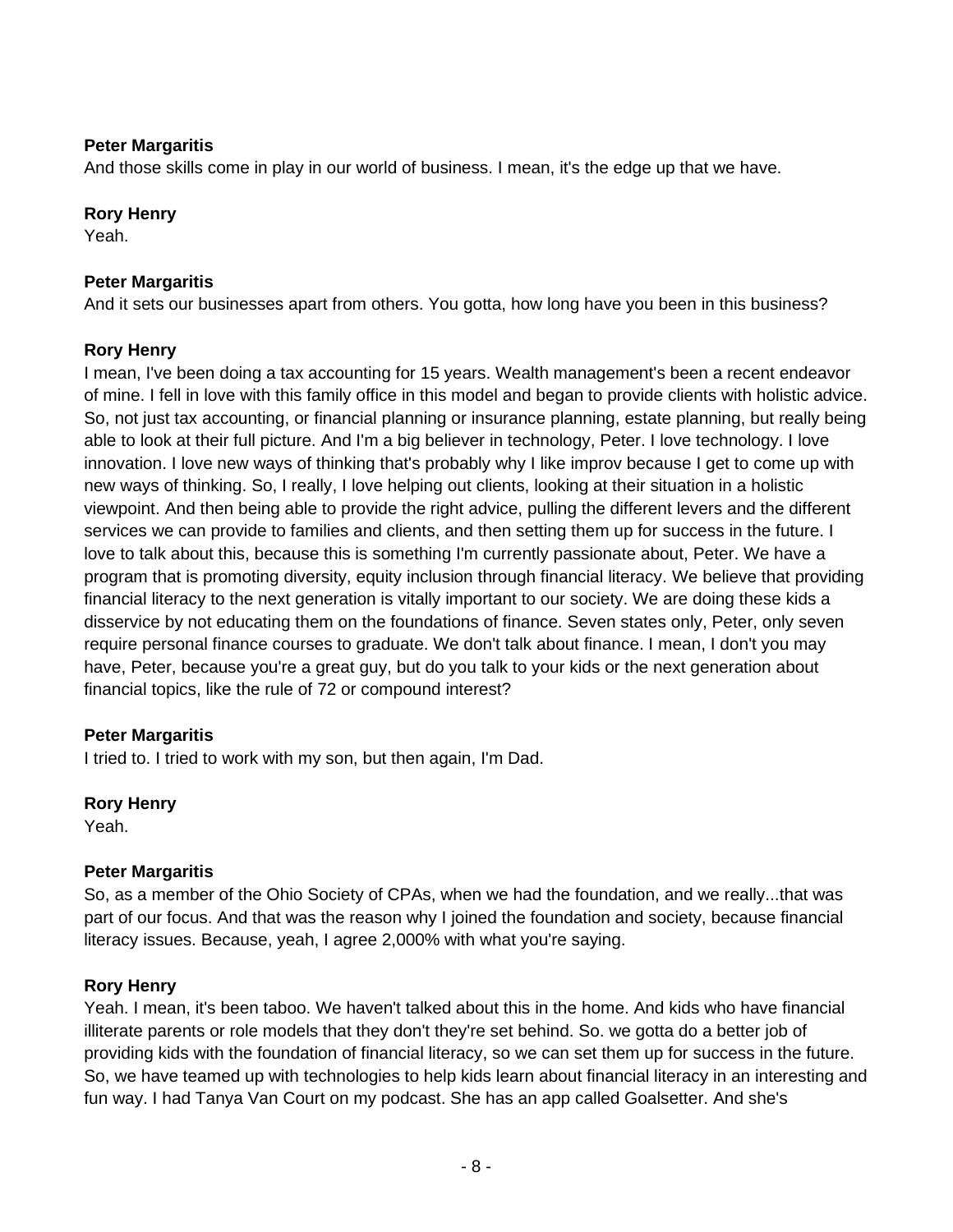promoting financial literacy through memes, gifs and pop cultures. If you're driving right now, don't do it. But if you have your cell phone, I want you to go to app store and download Goalsetter. I mean, you could download any financial literacy apps. You put in the search bar financial literacy. So, go to your Google or Apple App Store, and I'm impartial to this Goalsetter App. She's a female African American FinTech founder. And she's promoting financial literacy through memes and pop culture and gifs. So, she talked about the rule of 72. She's talking about inflation through Chance the Rapper, a song like that. So, every week kids get a 10 question financial literacy quiz before they can unlock their allowance for the week. So, it's these type of innovative ways to reach kids with engaging content that we can help set them up for a better future. And especially reaching those kids in underserved communities that may not have those role models that are financial literate, or, you know, or these or they're not in states or places where they're getting educated about personal finance.

## **Peter Margaritis**

I love it. I'm going to download it as soon as we finish. I think one of the issues is because you said it's been taboo to talk about this. And there's a lot of people who just don't get numbers.

## **Rory Henry**

Yes.

## **Peter Margaritis**

And that's fine. I mean, there's some stuff I don't get, and that's fine. However, there's got to be a way at least we can start with the foundation and make it make it to a point that most people, you know, blank out. We make how do we make financial literacy fun and engaging? All ages but especially to kids because that's our starting point.

## **Rory Henry**

And that's the beauty of what, I believe, Goalsetter if you download it, I mean using memes, using pop culture. I mean, she has stakeholders, Chris Paul from the NBA, Kevin Durant from the NBA. Anthony Anderson from the show, Blackish are promoting this financial literacy to the community. And so, I think she's doing it in...she's gamified the experience. She has a background at ESPN, at Discovery and Nickelodeon. She's making this content fun engaging. I mean, we're literally we're sitting in, literally in a technological revolution. These devices, Peter, these digital devices are we're able to reach the masses now. So, and but we're in the attention economy. So, we got to make things engaging, especially for kids. They're inundated with information, with there's so many different apps, Tiktok, Instagram, all those apps. So, we've got to try to set up an environment and make these make this content engaging, so they can start understanding at least these concepts. Like what a credit card is, what compound interest is, what a car loan is? Right? How to file taxes, you know, we're just not taught that in school. So, those are real world topics that we need to apply, so we can set ourselves up for success.

## **Peter Margaritis**

Yeah, I just had a conversation the other day, my son's thinking about getting a credit card, and I said, "Please don't take me wrong. You're not ready for credit card." Well, you know, I got this great credit score. I said you get the great credit score because your mother co-signed for that car. You keep making those payments on time. Don't be late and that's step one. Step two, when you get a job, a real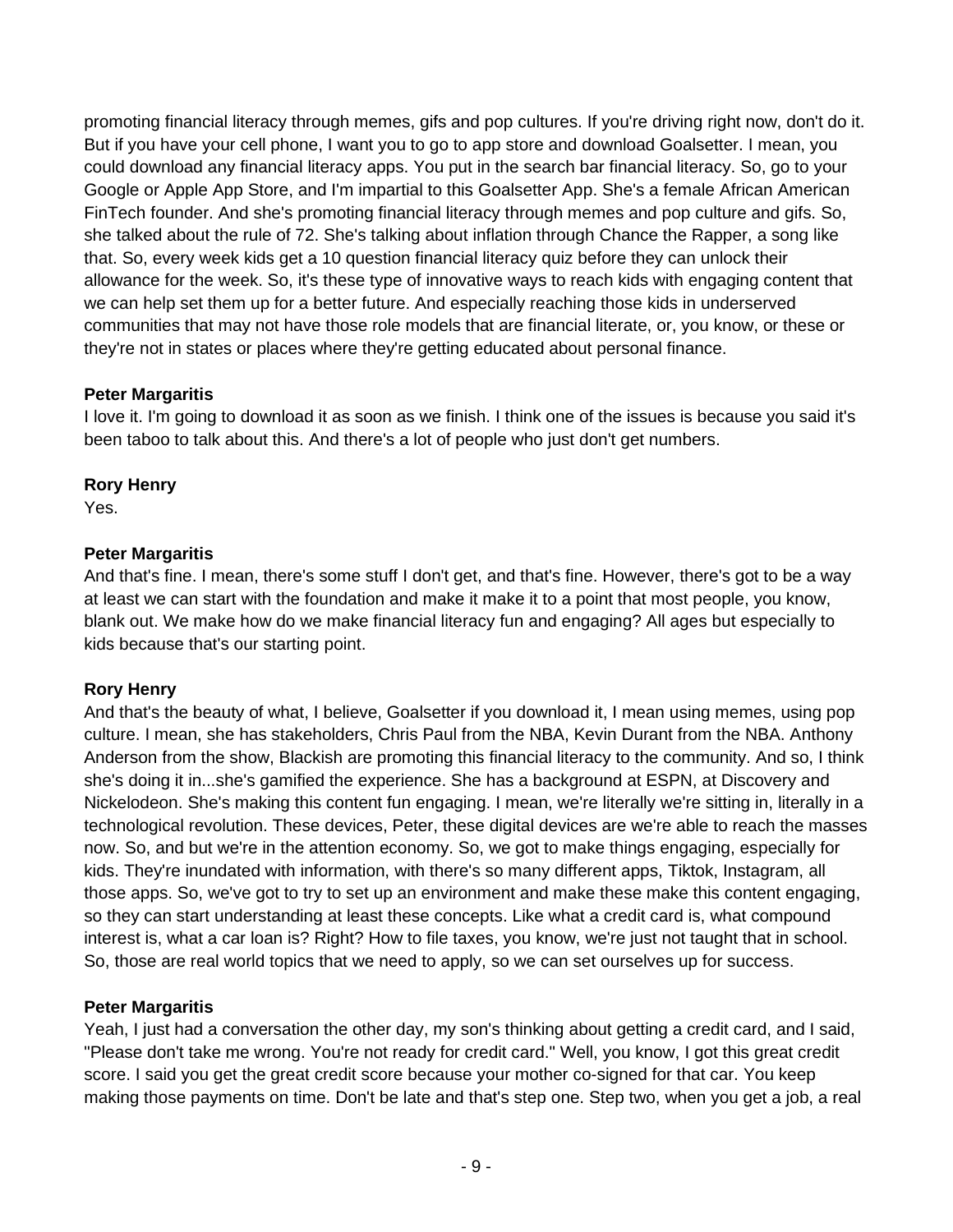job, a paying job with benefits, then you can start considering getting a credit cards. Credit cards can be very, very dangerous.

## **Rory Henry**

Yeah, I mean, I remember my first credit card I got a free T shirt out of it. But that 30% APR crushed me in college. And I never wore that T shirt. I mean, so, you know, I think technology is advancing far enough. We have pure pure payments. We have Robo advice. We have entertainment and education. edutainment that we can get on these phones. So, I think we need to set this stuff up for good. Now there's people like Tanya Van Court out there. Charles Schwab has an app that's teaching financial literacy. There's another app called Zoho. So, we to start using these applications, these technologies and create the environment for kids to learn it. And then they need that encouragement from the family. So, we need to talk about this at home, in our community at large and those influences those professional athletes and celebrities to also promote financial wellness to the younger generation.

## **Peter Margaritis**

Oh, what are you and your organization doing? Obviously you're promoting the active stuff. Are you guys holding like seminars or workshops?

## **Rory Henry**

I'm speaking at the Accounting Web Conference here shortly, in a couple of weeks, talking about this initiative, DNI through financial literacy and its importance, and then we're helping raise money to get Fortune 1000 companies who are donating stock to put 1 million kids in underserved communities on a pathway to financial freedom, give them giving them actual stock that can be in their account and utilizing this app called Goalsetter so that they can start learning these foundational principles of finance.

## **Peter Margaritis**

That's awesome, man. I kid you not, when we first started financial literacy at the foundation, and this is back in the early 2000s, we had this thing called Accounting for Kids Day, it was a board game. It was quite primitive but more of a finance game for these kids, and the development is really fun. And actually one Christmas, family came over, her daughter was young and I said so what are you up to these days? I'm learning all about finance.

## **Rory Henry**

Yeah.

## **Peter Margaritis**

I said about buying stocks. It really were all this Accounting for Kids Day thing. And now she's a grown woman, has a husband, no children right now, but she still remember that story. It had an impact on her.

## **Rory Henry**

It had an impact. You're changing the trajectory of people's lives, especially these kids. So, if we can do that and utilize technology, and educate in an entertaining way to reach them, we can help change their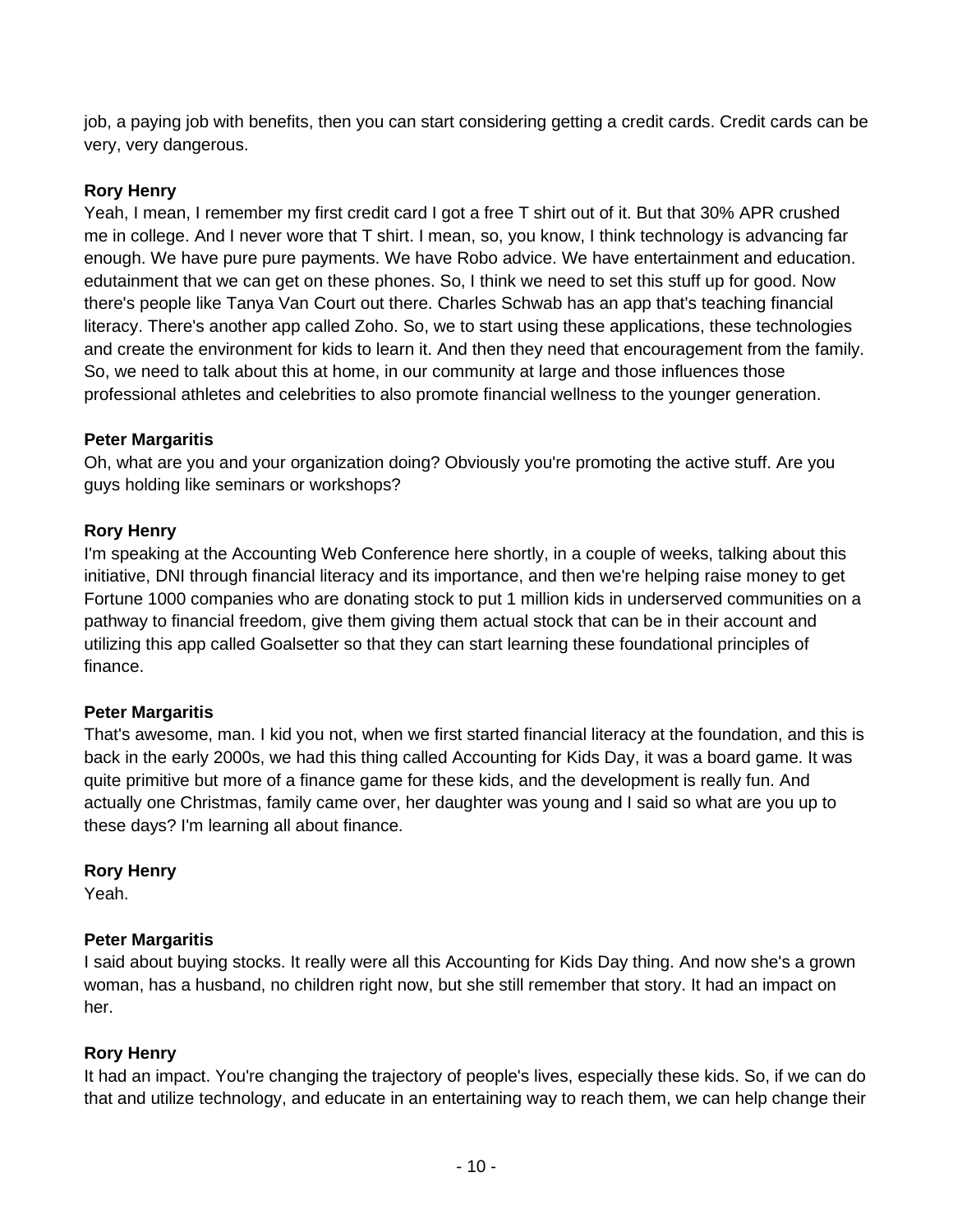lives. This is why I'm so excited about this, because I can see where technology is. And I can see that the impact that we can have in kid's lives. We just need to get this in more kid's hands, so we can set them up for success.

## **Peter Margaritis**

Yeah, I wish you would bring a little passion to this conversation. You're kind of dead. Honestly, that's clearly sarcasm on my behalf. But it's that passion that fuels us.

## **Rory Henry**

Yes.

## **Peter Margaritis**

And I think, you said that when you were taking improv, you didn't do well on character development. However, unbeknownst to you, you have created this character, albeit you, but it's that extra passion around that, that it's Rory volume 2.2 or whatever. Because we all have to kind of have that different persona when we find that passion that we're passionate with, and I think you've got another passion. You've already said it early on is you're in it to serve. You're in it to serve your clients.

## **Rory Henry**

Yeah.

## **Peter Margaritis**

Yeah. You said you've got an accounting and tax background, but most people go, I went into accounting because I'm really good with numbers. That's not the reason to go into accounting.

## **Rory Henry**

You're trying to help people's lives.

## **Peter Margaritis**

Bingo, you're trying to help people's lives. If you understand that in college. And that's your goal when you get out. It had that mindset. That's what the profession needs.

## **Rory Henry**

That's a servant mindset. And this is why I believe in so passionately also about providing clients with holistic financial advice. So, not just that, that backwards facing, the compliance work. We need to look at those numbers. And we need to utilize technology to be able to set someone up with an estate plan, right or guardianship. Think about all your clients who have kids who don't have a will. There's wills now you can get in for \$160 online. There's Trust and Wills as one of our partners. We talked about them we're passionate about their product. It's such a great product you can get some of the will for \$160. Set their kids up for it so if something happened to them, make sure they have the proper guardians. There's end of life wishes. There's healthcare directions. You can do an estate plan for \$600. So, setting up someone's family in case of emergency that says we believe in this family office model. So, it's not just about financials and financial planning. It's insurance, protecting the family, doing an estate plan protecting the family in case something happens. So, I'm really passionate about this future facing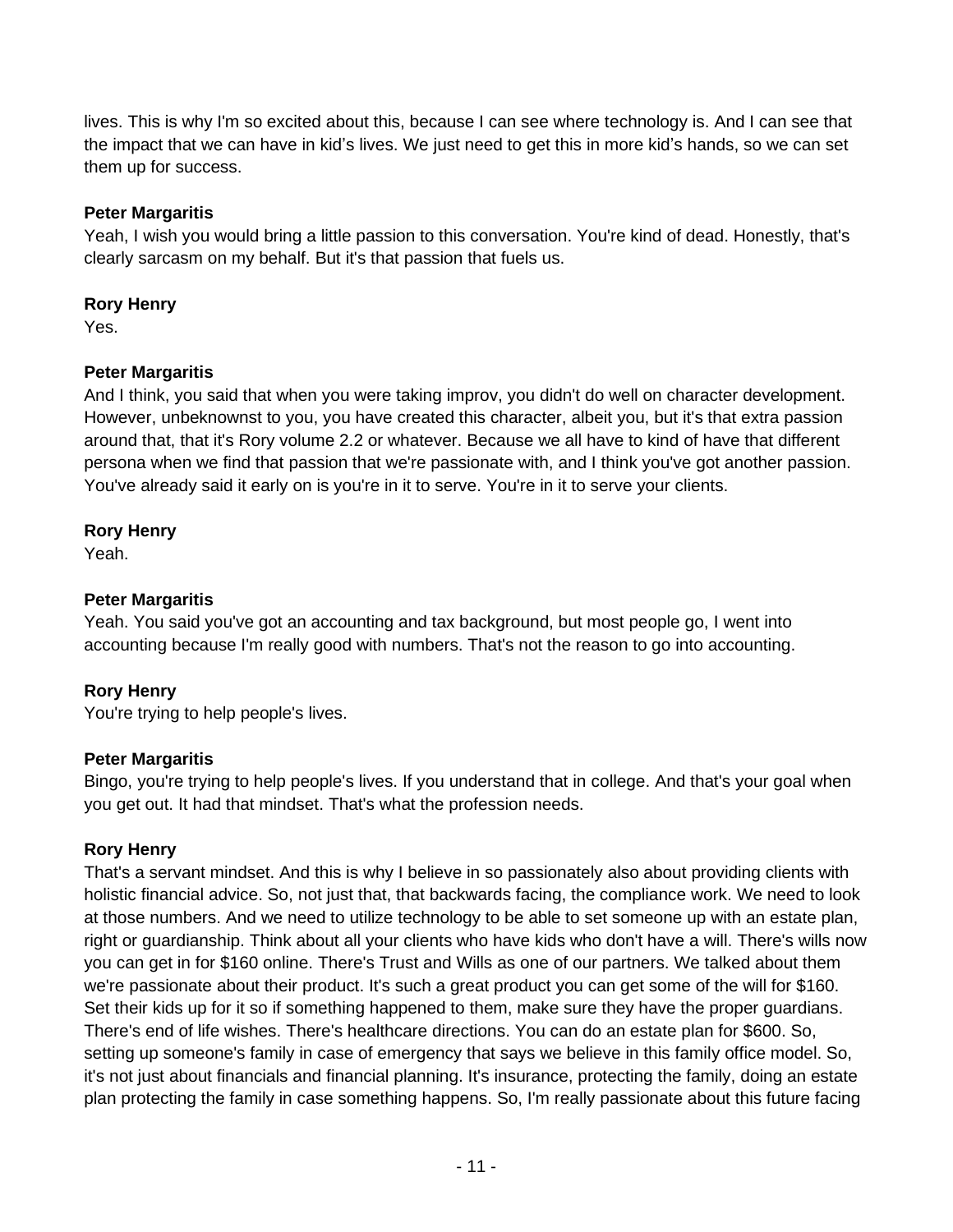advice, and I believe the CPAs and accountants and those listening are really the advisors of future. They are the most trusted advisor. They have all the data. There are some just best practices, some technology implementations away from providing future facing holistic advice to clients.

## **Peter Margaritis**

And being articulate when they advise. I mean, there's some CPAs who are not as articulate, and they use the 50 cent words, and they can see their audience gleaming over. Versus those who are articulate, who can speak clearly and concisely. And those who have passion and want to move the needle.

## **Rory Henry**

Yeah.

## **Peter Margaritis**

And it's an learn skill. Remember, Rory didn't want to do a public speaking.

## **Rory Henry**

I did not. Not going to do it. And he took it upon himself to put himself, because knowing that if you articulate that's a bigger piece in deal with clients and just doing accounting and tax. But I think CPAs and accountants out there, I don't think they give themselves enough credit, Peter. They just went through Navy SEAL training of changes with the PPP loan, with the PIDL, with the ERC. They are advisors. They deal with constant change. What other profession has to deal with this level of change? Every four years a new administration comes in and changes the tax code. They are advisors. They just need to believe in themselves. They're just some few best practices away from being able to provide this advice to clients. And look, I tell those firms out there and the people we work with, look technology is advanced far enough. I know, Pete, technology scares some people, but you have a full workforce of adamant, compliance analyst, 20 analysts that would be in the cubes right before, now in the form of technology that takes care of all of that. You're just inputting some data, and there's beautiful one page reports that simplifies everything. You can provide that to a client, and make sure that they're set up with an estate plan, insurance plan, financial plan. Even if you're in debt, right even if you're in debt, you should have a plan to get out of debt. And making sure you understand exactly where all your finances are going. That's important. It's not only for those who have wealth, it's those who are wealth seeking, and they need to have their debt manage so they can have a better life for their family. Absolutely. And as you describing that, that every four years got a new administration. You know, I tell everybody if you don't think you're an improviser, you just went into greatness, improvise exercise called the Pandemic. Pandemic!

## **Peter Margaritis**

But accountants are really improvisers because they have to deal with constant law.

## **Rory Henry**

Constant law changes.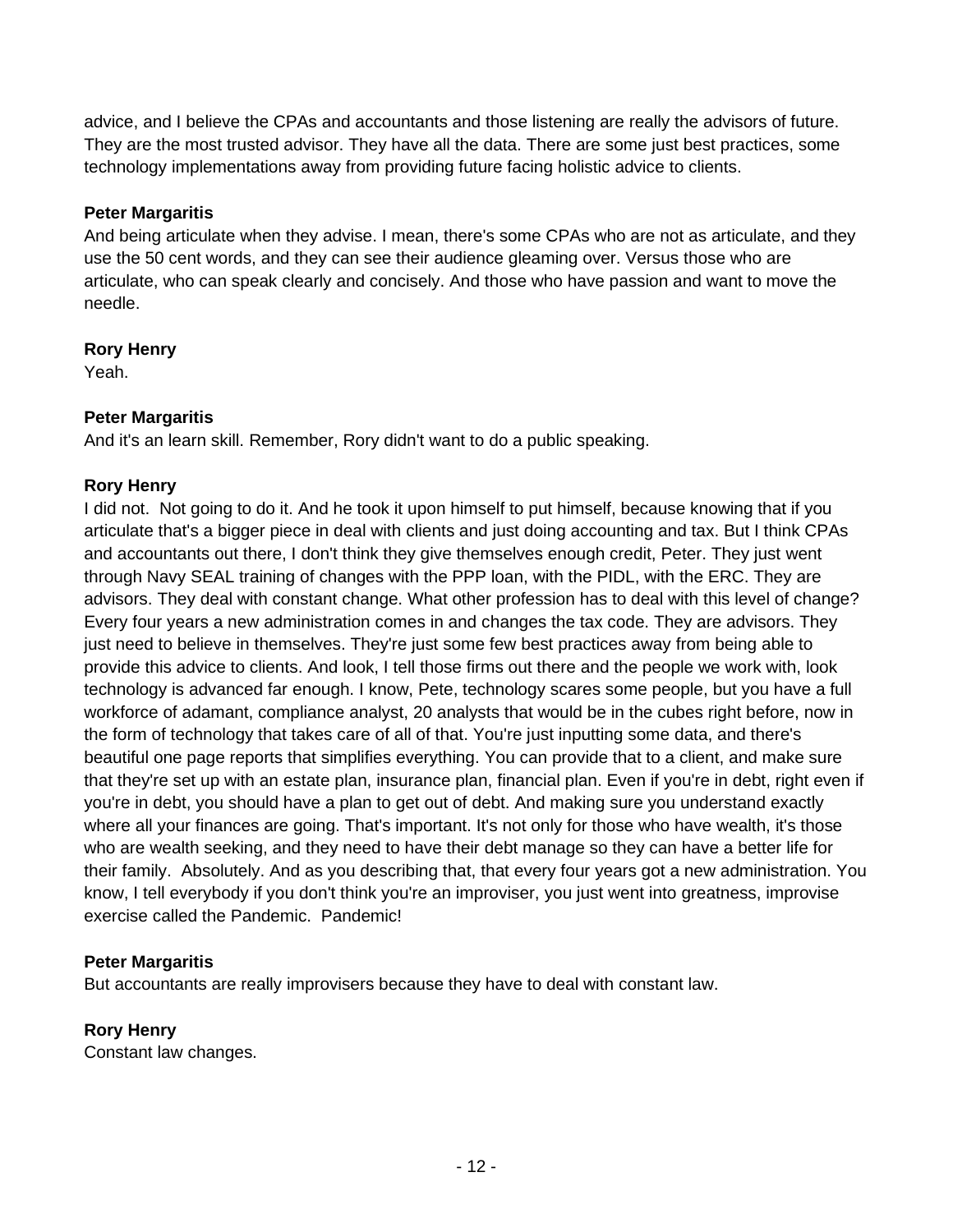#### **Peter Margaritis**

Standards change. You've given me an idea a different way of kind of approaching accountants that I can get people to understand their improvisers.

#### **Rory Henry**

Yeah. Improvise every, at least every four years. Every year their improvising.

#### **Peter Margaritis**

But I want them to think strategically.

#### **Rory Henry**

Yes.

#### **Peter Margaritis**

Not just because I can navigate and adapt to different situations. How do I do this strategically in order to get the most from my client, in order to get the most for the organization? My family and the community?

#### **Rory Henry**

Yes, I wholeheartedly agree. And I understand is the need to be right. And you're doing tax returns. You're doing accounting, you need to get those numbers right. But for... the good thing about financial advisors aren't we don't necessarily need to be right, like we just we have a plan in place. Here's risk portfolios, it is okay. If we're not, you know, right on. You're off a little bit, but it's making sure they have a plan and being empathetic and communicating that plan. This is the reason why you're in this portfolio. In the like I said, there's so many great software's out there that do the work for you. You have that now. That's why our program what we talked about is we're at a point in time where this wasn't available 2-3-4-5 years ago because technology hadn't advanced far enough. There's some great venture backed technologies that we partner with veterans of the world that are now able to provide that compliance level service within a technology.

#### **Peter Margaritis**

But let me just change the topic a little bit. Do you have any spare time? And if you do, what do you do in your spare time?

#### **Rory Henry**

Oh my goodness. I mean, I love sports. Peter. I have a big Rams fan, so I'm super excited we won the Super Bowl. I go to obviously improv. I love comedy shows. But ya know, I'm passionate about what I do. We have so many initiatives and programs that we're working on. And I love it but if anything I just like to sit down and watch some basketball or some football or some baseball.

#### **Peter Margaritis**

We do have that in common with the NBA Playoffs right now that's keeping me busy at night, and I'm kind of a little too much of a sports junkie. I was very under average in playing all the sports, but that's kind of my relaxation is watching other people play at a level that I've ever attained.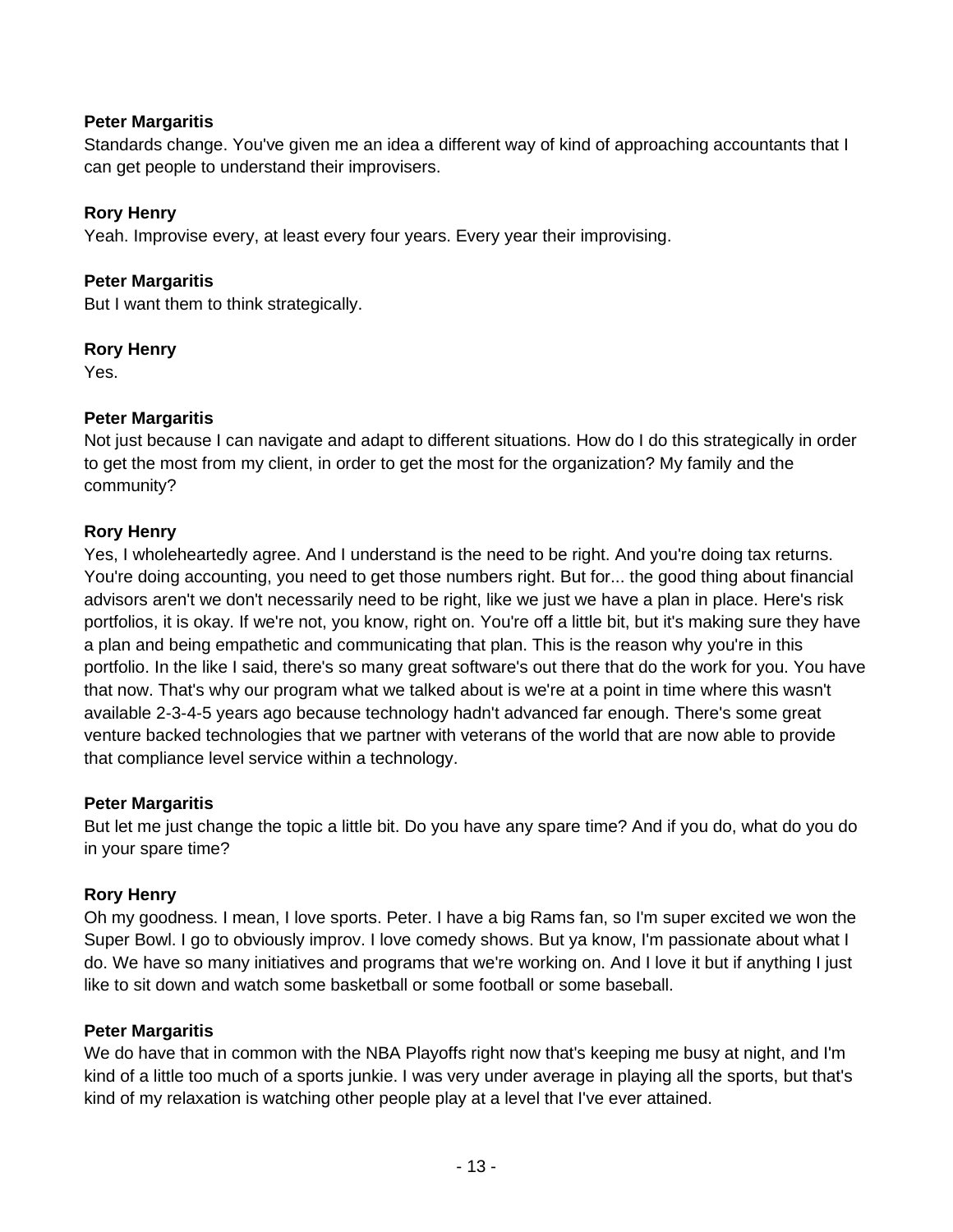Yeah. Well, my sister is she won a national title for softball at UCLA.

## **Peter Margaritis**

Oh, Wow! You play golf.

#### **Rory Henry**

She was the athlete of the family. My brother was the singer performer. I'm kind of a little bit of mixture of both. I got podcasts, and I'm actually pretty good athlete. I look good if you need to shoot movie, I actually look really good playing sports. But yeah, so, I'm an okay, athlete. Yeah, I play golf. I do.

#### **Peter Margaritis**

What's your handicap?

#### **Rory Henry**

Well, not very, not very well. I was at one time a six. We're probably triple that now, Peter.

#### **Peter Margaritis**

My handicap's my swing, so we can just leave it at that. Well, Rory, I appreciate you taking time out of your schedule. This has been a fascinating conversation. We will post this on our show notes. We'll post it about the Goalsetter. Download that app. Go do it.

#### **Rory Henry**

Yes. Do it. Download it. You and your family. I mean, those kids will start doing their chores more and you'll teach them about financial literacy. Download it now. I couldn't advise more.

#### **Peter Margaritis**

And what's the woman's name? Who started this?

**Rory Henry**  Tanya Van Court.

**Peter Margaritis**  Tanya Van Court.

**Rory Henry** 

Yes.

#### **Peter Margaritis**

Cool. Well, it's a pleasure having this conversation with you. We have to talk to the improv, Ted Lasso, and pitching him the idea he needs to do a two day intensive workshop in LA. And I mentioned this to him. I'll come. I'll fly to LA as long as he's teaching. I know we'll get a good crowd together but yeah. I get him once a month and after that...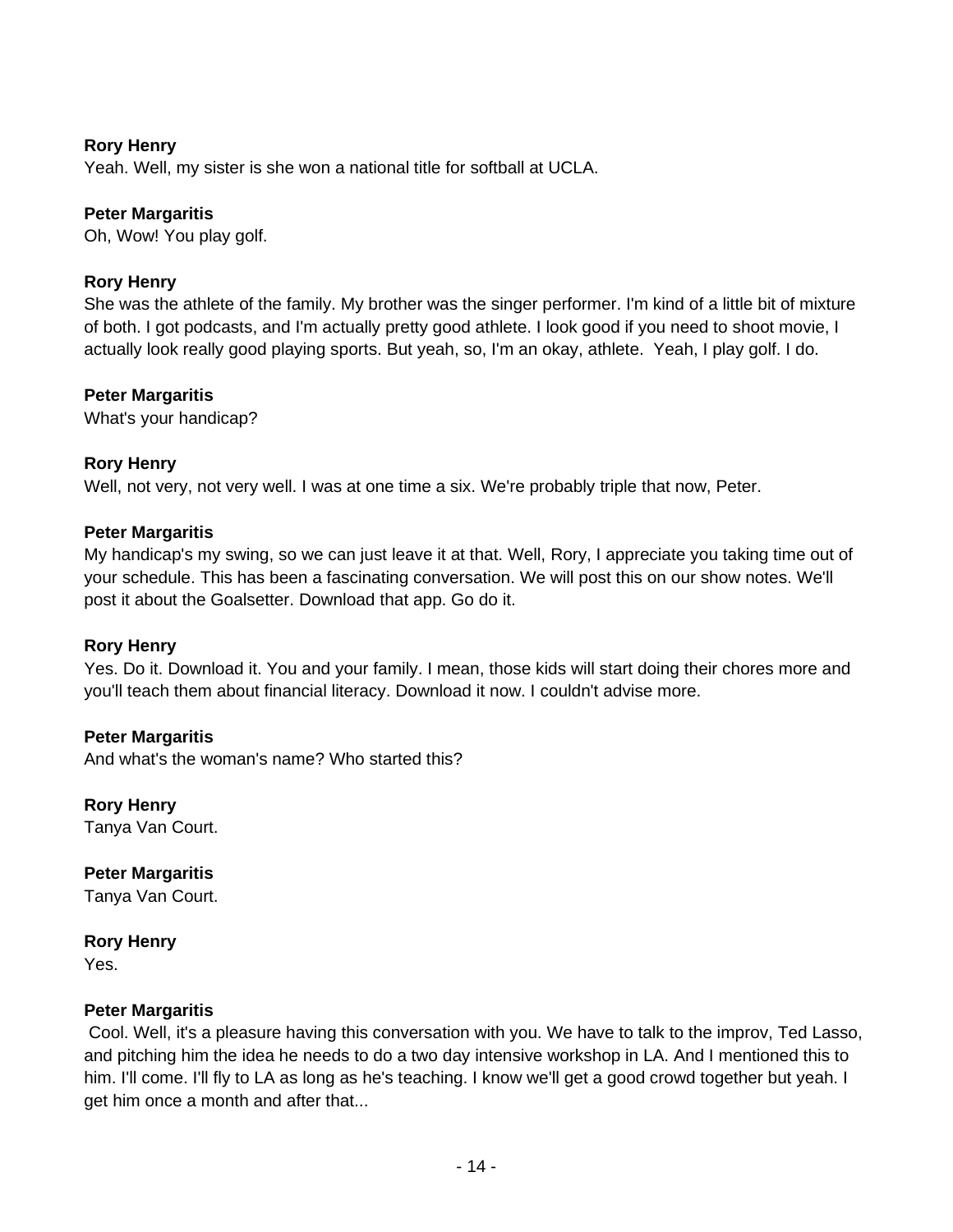We'll promote it. We'll get a good crowd. I love it. I love it. I need some Jay Sukow. I haven't talked to Jay in a bit. So, I need some Jay Sukow in my life. You know what, I should start doing that. Start scheduling calls with him.

#### **Peter Margaritis**

I asked him if he coaches improv on the business side. He said yeah, he does. Alright, I want to hire you. He goes okay. And it's been now maybe it was before the pandemic, so I think back in 2019.

#### **Rory Henry**

Yeah.

#### **Peter Margaritis**

Every month I get an hour of his time and we talk about a variety of different things, but it helps. It really does help keep that business side of improv world in my head, and I think he's also part-time therapist.

#### **Rory Henry**

He is. Life Coach, therapist.

## **Peter Margaritis**

Yeah. Everything good....

#### **Rory Henry**  Everything good, right?

**Peter Margaritis** 

Social media guru.

## **Rory Henry**

Yeah.

## **Peter Margaritis**

Well, Rory, thank you so very much. I greatly appreciate your time. And I can't wait until our paths crossed. Yes in person. That'd be a blast.

## **Rory Henry**

For sure. Peter, thank you so much for having me on.

#### **Peter Margaritis**

I want to thank Rory for sharing his passion of the world of improv and financial literacy. His financial literacy passion is a very noble cause, and go out and download the app that he mentioned in this episode. Remember there are people who prefer to say yes and people say no. Those who say yes are